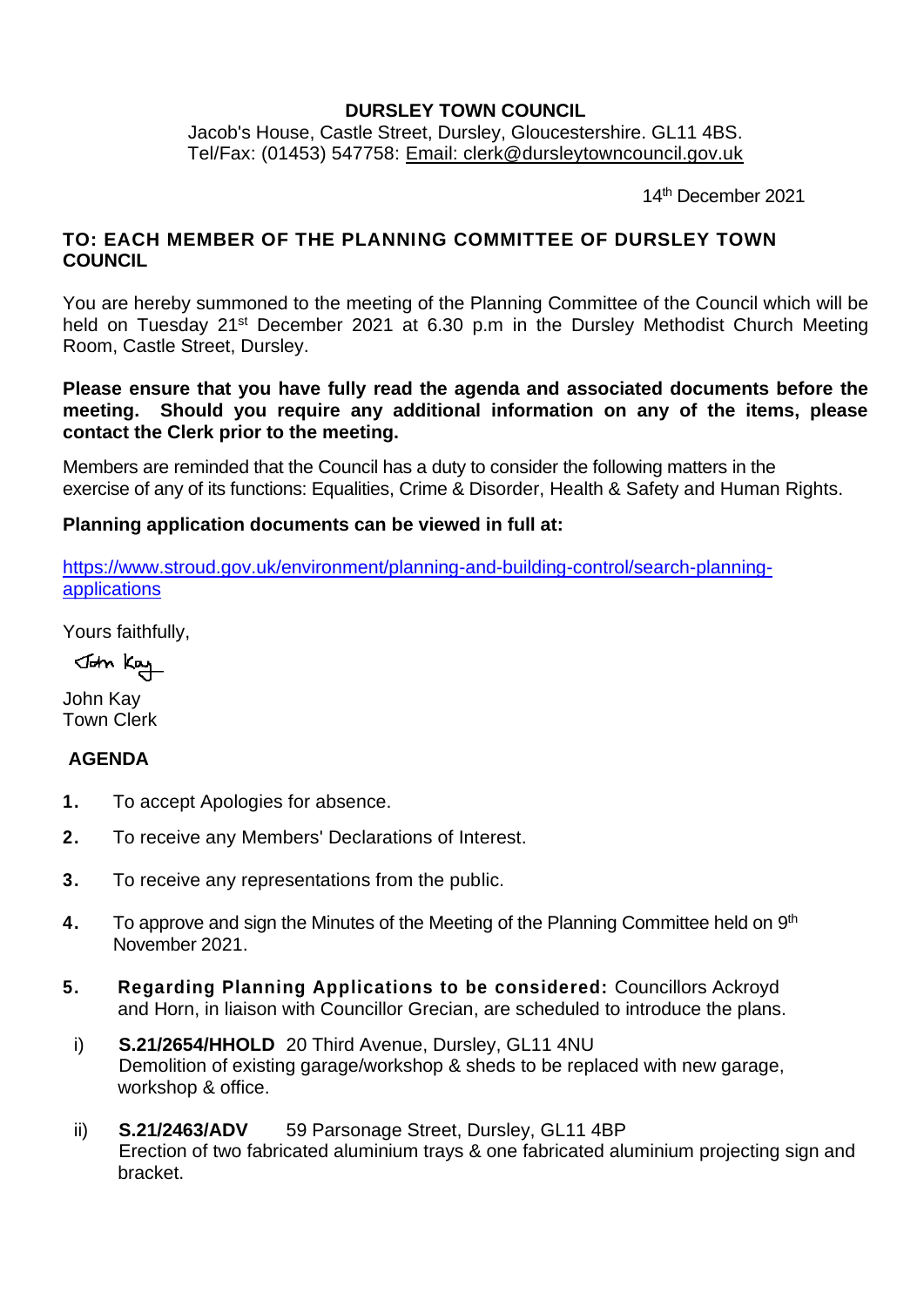- iii) **S.21/2604/HHOLD** 12 Shelley Road, Dursley, GL11 4QD Two storey side extension and single storey rear extension.
- iv) **S.21/2809/FUL** Littlecombe Zone C, Lister Road, Dursley Change of use from ground floor retail unit in Apartment Block 4 to residential use, comprising 1no. two bed apartment & changes to Drake House car park, including the realignment of PROW 'Dursley Footpath 11'.
- v) **S.21/2822/FUL** Littlecombe Zone C Lister Road, Dursley Temporary marketing suite (retrospective).
- vi) **S.21/2839/TPO** 3 April Close May Lane, Dursley, GL11 4HQ Birch tree - reduction is height from 14m to 9.5m and width reduce from 8m to 5.6m.
- vii) **S.21/2948/HHOLD** 62 Budding Way, Dursley, GL11 5BE Erection of single storey side extension.
- viii) **S.21/2646/DISCON** Littlecombe Zone F, Lister Road, Dursley Discharge of conditions 5 (materials), 6 (sample panels), 7 (archaeology) & 11 (open space management) from the application S.15/0476/OUT & condition 4 (LEMP) & 5 (EDS) from the application S.19/1090/REM.

### **6. Consideration of Licensing Applications:**

None at the time of the agenda.

#### **7. Regarding Planning Matters in General:**

i) **Notifications (incl. Discharge of conditions/certificates/permitted development):**

**S.21/2864/GDPE** 9 Olive Grove Dursley GL11 4ET Erection of single storey extension to rear .

**S.21/2904/MINAM** Littlecombe Zone F, Lister Road, Dursley Non-Material Amendment to permission S.19/1090/REM.

#### ii) **Notification of Approved Planning Applications:**

**S.21/2529/TCA** 34 - 36 Long Street, Dursley, GL11 4JB T1 and T2 Yew - Remove lower branches.

**S.21/2219/HHOLD** 1 Kingshill Park, Dursley, GL11 4DG Erection of single storey rear extension.

**S.21/1720/HHOLD** 30 Five Acres, Dursley, GL11 4JP Installation of rear balcony and replacement rear window with French door set.

#### **S.21/1025/FUL** Cambridge Avenue, Dursley, GL11 4AZ

Demolition of existing buildings and erection of thirteen affordable dwellings, with landscaping, parking and associated works.